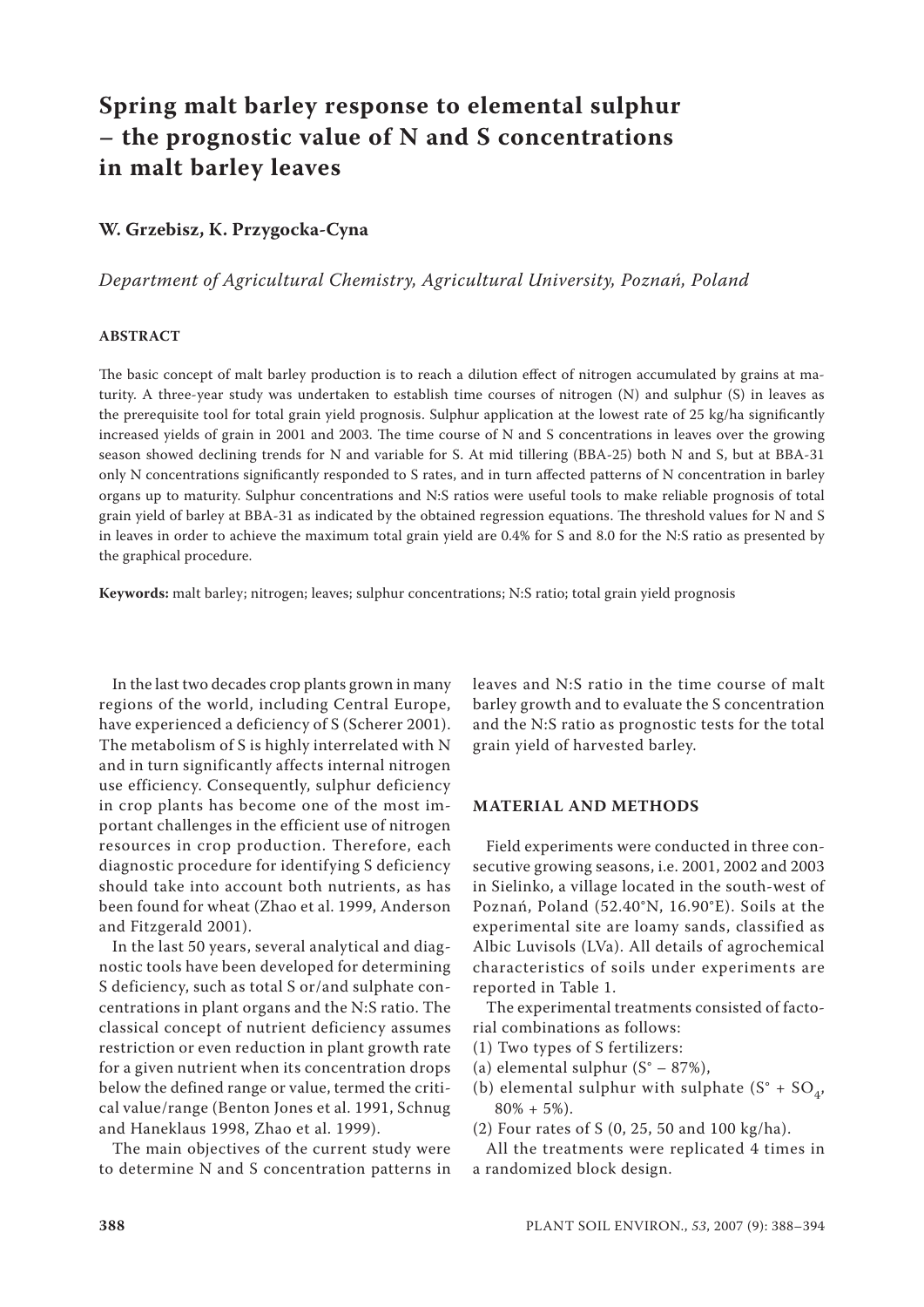Table 1. Agrochemical characteristics of soils at experimental plots

| Year | pH  | $\mathbf{D}^1$ | $\mathbb{K}^1$ | Mg <sup>2</sup> | $S-SO43$ | N<br>4<br>`min |
|------|-----|----------------|----------------|-----------------|----------|----------------|
|      |     |                | (kg/ha)        |                 |          |                |
| 2001 | 7.1 | 147            | 124            | 64              | 23       | 58.6           |
| 2002 | 6.7 | 121            | 310            | 97              | 81       | 49.2           |
| 2003 | 7.1 | 107            | 262            | 103             | 96       | 52.6           |

Methods: 1Egner-Riehm, 2Schachtschabel, 3turbidometric, 4Kjeldahl-distillation

The covariety Brenda, following white mustard in rotation, was sown at the end of March (3/III). Phosphorus and potassium fertilizers were applied during the previous autumn (1/XI) at the rates of 35 kg P and 100 kg K per ha. Nitrogen was applied as ammonium nitrate (34%) at one rate, amounting to 60 kg/ha, just before sowing. Herbicides and all other agro-technologies were performed according to standard practices.

At maturity (1/VIII), crops were harvested from the area of 9  $m<sup>2</sup>$  using a plot combine-harvester. Total grain yields were adjusted to 14% moisture content. For the purposes of this study, plants were sampled during the growing season from an area of 0.25  $m<sup>2</sup>$  at 8 consecutive stages of barley growth according to the BBA scale: 25, 31, 37, 49, 65, 75, 85 and 91. At each stage the harvested plant sample was partitioned according to its stage of development into subsamples of leaves, stems, ears, grain, and then dried (65°C). The concentration of total N in barley organs was determined for each plant organ using the Kjeldahl method (Kjeltec Auto Distillation). For the determination of S in plant samples the turbidometric method was used (Bardsley and Lancaster 1960). The concentrations of N and S in all organs are expressed on a dry matter basis.

The obtained data were subjected to conventional analysis of variance and simple regression. Least significant difference values (LSD at  $P = 0.05$ ) were calculated to establish the significance of mean differences. The Cate-Nelson graphical procedure was used to evaluate the critical concentration of S and the N:S ratio in barley plants (Nelson and Anderson 1977).

### **RESULTS AND DISCUSSION**

#### **Total grain yield**

Total grain yields of malt barley harvested from the S control treatment plots, i.e. fertilized with 60 kg N/ha, varied from about 2.7 t/ha in 2002 up to 4.1 t/ha in 2001 (Table 3). A high seasonal variability of total grain yields is generally attributed to the impact of stress factors such as water deficiency and high temperatures (Eagles et al. 1995, Garcia del Moral et al. 1999). In the conducted study the optimum set of temperatures was noted only at tillering stage (optimum temperatures at critical stages of barley growth are as follows: 5–6°C for germination, 8°C for tillering, 12–15°C during shooting and 15–18°C

|                           |           | March | April | May  | June | July |
|---------------------------|-----------|-------|-------|------|------|------|
|                           | 2001      | 5.3   | 8.1   | 14.8 | 15.3 | 20.3 |
|                           | 2002      | 5.1   | 8.8   | 16.7 | 18.3 | 20.4 |
| Temperature $(^{\circ}C)$ | 2003      | 3.4   | 8.2   | 16.0 | 19.8 | 19.6 |
|                           | 1960-2000 | 2.7   | 7.5   | 12.8 | 16.2 | 17.7 |
|                           | 2001      | 31.0  | 37.3  | 34.7 | 75.6 | 53.4 |
|                           | 2002      | 58.1  | 33.2  | 48.9 | 52.6 | 40.6 |
| Precipitations (mm)       | 2003      | 19.9  | 21.1  | 20.1 | 35.0 | 96.7 |
|                           | 1960-2000 | 34.8  | 38.9  | 54.6 | 65.0 | 77.1 |

Table 2. Meteorological characteristics of the malt barley growing seasons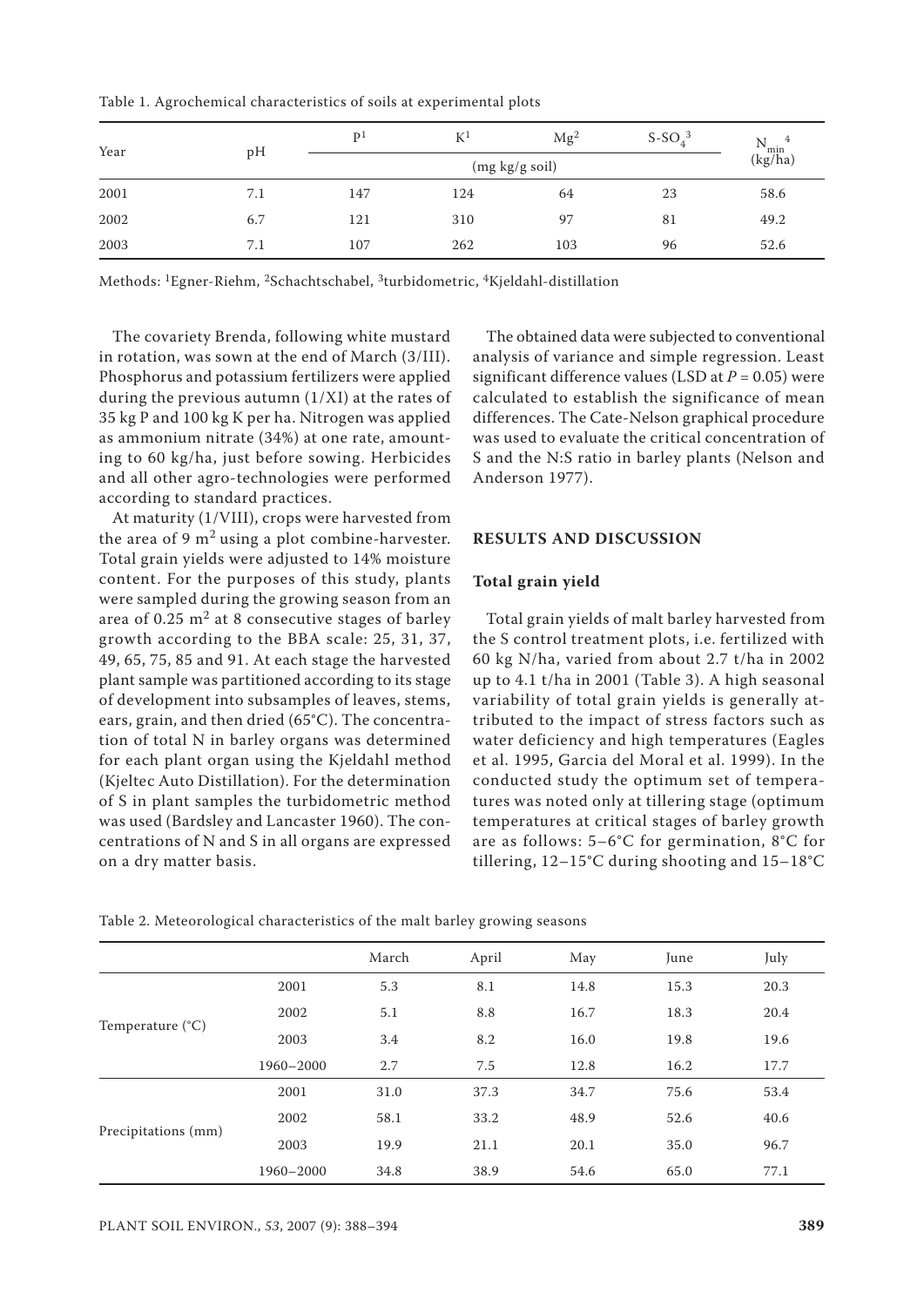| Factor                | Level                | Total grain yield |      |       |  |  |  |
|-----------------------|----------------------|-------------------|------|-------|--|--|--|
|                       | of factor            | 2001              | 2002 | 2003  |  |  |  |
| Fertilizer            | $S^{\circ}$          | 5.00              | 3.36 | 3.96  |  |  |  |
| type                  | $S^{\circ}$ + $SO_4$ | 4.92              | 3.27 | 4.35  |  |  |  |
| $\mathrm{LSD}_{0.05}$ |                      |                   |      |       |  |  |  |
|                       | $\Omega$             | 4.14              | 2.86 | 2.68  |  |  |  |
| S rates               | 25                   | 5.18              | 3.23 | 5.32  |  |  |  |
| (kg/ha)               | 50                   | 5.19              | 3.63 | 4.91  |  |  |  |
|                       | 100                  | 5.33              | 3.54 | 3.70  |  |  |  |
| $LSD_{0.05}$          |                      | 0.695             |      | 0.732 |  |  |  |

Table 3. Effect of sulphur fertilizers and S rates on total grain yield (t/ha)

during grain filling). At shooting stage in 2002 and 2003, temperatures were much higher than the required optimum (Table 2). In addition, the optimum set of precipitations was only noted in 2001. In 2002, malt barley yield was affected by a low amount of precipitation during the grain filling period and in 2003 at shooting. The low grain yields in 2002 can be explained by a negative effect of both high temperatures and low precipitation during grain filling, which are decisive external factors for the length of grain filling period (Savin et al. 1997). However, as indicated by yields harvested on the S control treatment plots in 2003, the critical period for barley growth and yielding should be extended down to shooting.

In the present study, sulphur S fertilizers based on elemental sulphur were applied to increase N yielding effects. Barley plants receiving both N and S responded to environmental factors in quite different manner than those fertilized only with N. It was also found that harvested total grain yields showed no response to the type of applied S fertilizer but were significantly affected by the year and S rates interaction (Table 3). In the first year of our study (2001), a significant yield increase in comparison to the S control treatment was noted for the lowest S rate, i.e. 25 kg S/ha; it increased grain yield up to 5.18 t/ha. In the second year (2002), the highest grain yield amounting to 3.63 t/ha (27% increase in comparison to the control plot) was noted for the 50 kg S/ha treatment, but it was not significant. In the third year (2003), yields of barley were significantly affected by all S rates and the highest yield increase was obtained on plots fertilized with 25 kg S/ha and

amounted to 5.32 t/ha (99% increase in comparison to the control plot). The high yield increase was not surprising; quite recently, Potarzycki (2003, personal communication) reported a yield increase of malt barley of over 1.0 t/ha due to S application in the form of single superphosphate.

## **Nitrogen and sulphur concentration patterns in leaves**

Yielding effect of sulphur application on grain yields was conspicuous. It can be explained only by a detailed evaluation of nitrogen and sulphur characteristics of barley organs during the course of plant growth. The time course of N concentration in barley leaves, as the main indicatory organ, was typical for such a nutrient as nitrogen. As expected, the maximum N concentration occurred in the very early stage of barley growth, i.e. at mid-tillering (BBA 25), and then systematically declined reaching the lowest value at the stage of grain soft dough (Table 4). The effect of applied S on N concentration pattern was quite evident, as indicated by a significant increase in N concentration at the beginning and also a significant decline at the end of barley growth, in comparison to the S control treatment. The optimum N concentration in barley plants at BBA-31 is assumed to be in the range of 2.0–5.0% dm (Benton Jones et al. 1991). In the conducted study, the N concentrations in barley plants grown on the S control treatments in two consecutive stages, i.e. at BBA-25 and BBA-31, were 3.4% and 3.1%, respectively; those fertilized with S amounted to 3.8% and 3.4%, respectively. However, the switch point of the developed patterns of N concentration took place in much later stages, i.e. from flowering (BBA-65) to mid-milk grain growth (BBA-75). At this particular period, plants fertilized with S decreased N concentration in leaves in a significantly faster rate than those fertilized only with N. Hence, at the end of the vegetation (BBA-91), leaves from S treated plants contained significantly lower amount of N than those from the control, i.e. fertilized only with N. This phenomenon can be explained by a higher rate of grain growth and a higher amount of easily hydrolyzed leaf proteins of S treated plants. The first hypothesis assumes a higher rate of C accumulation in barley grains, which is a prerequisite both for higher grain yield and lower grain N concentration (Table 3).

The general time course of sulphur concentration in leaves of barley plants was quite different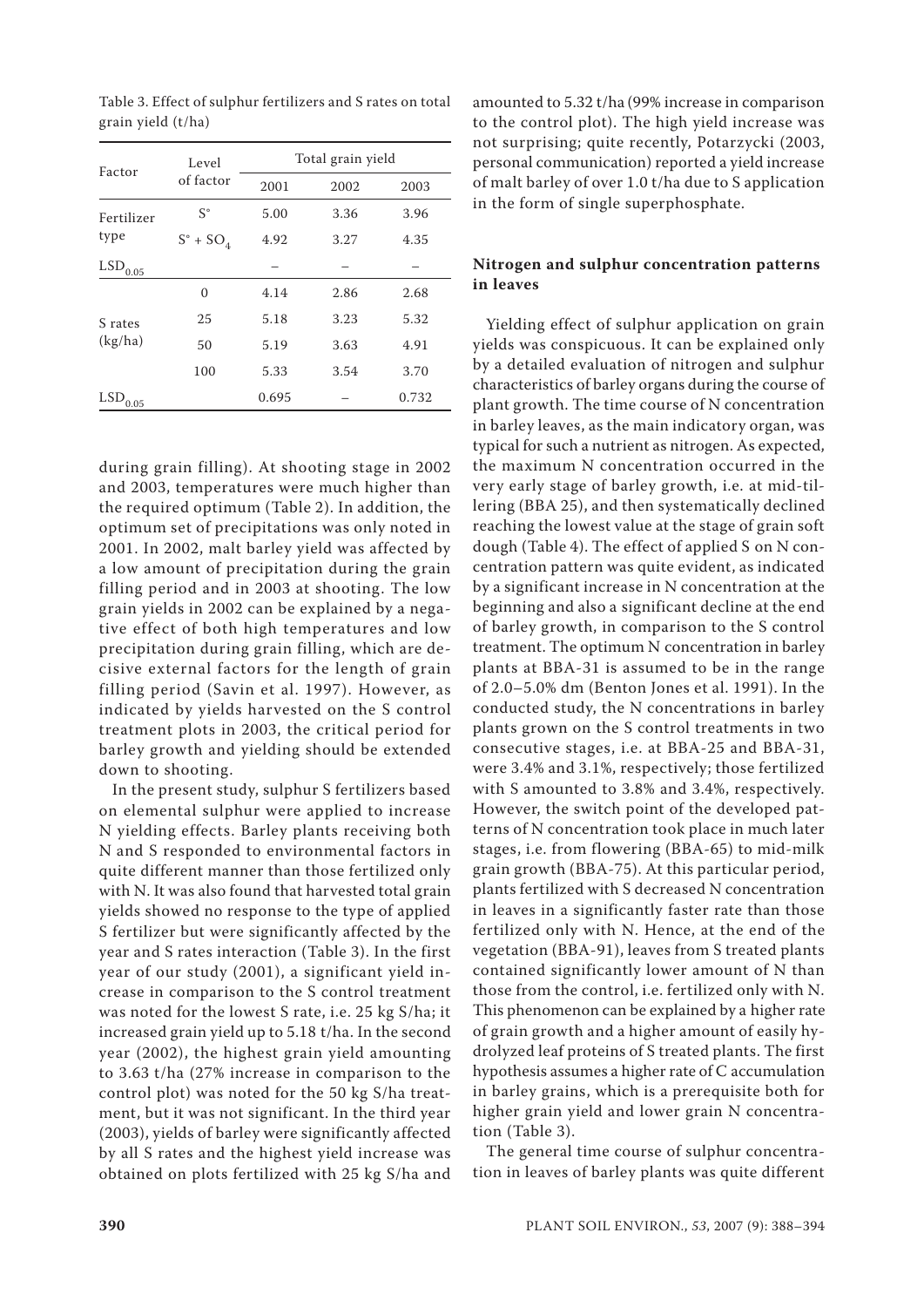| Factor                 | Level<br>of factor   | Growth stages of barley, according to the BBA scale |                          |      |      |               |      |      |       |
|------------------------|----------------------|-----------------------------------------------------|--------------------------|------|------|---------------|------|------|-------|
|                        |                      | 25                                                  | 31                       | 37   | 49   | 65            | 75   | 85   | 91    |
| Sulphur<br>fertilizers | $S^{\circ}$          | 3.62                                                | 3.27                     | 3.32 | 2.60 | 2.42          | 1.74 | 1.06 | 1.08  |
|                        | $S^{\circ}$ + $SO_4$ | 3.76                                                | 3.35                     | 3.41 | 2.64 | 2.31          | 1.67 | 1,06 | 1.10  |
| $\mathrm{LSD}_{0.05}$  |                      | -                                                   | $\overline{\phantom{m}}$ |      | —    | $\frac{1}{4}$ |      | —    |       |
| S rates<br>(kg/ha)     | $\mathbf{0}$         | 3.40                                                | 3.07                     | 3.32 | 2.51 | 2.30          | 1.82 | 1.11 | 1.15  |
|                        | 25                   | 3.78                                                | 3.29                     | 3.44 | 2.59 | 2.33          | 1.68 | 1.04 | 1.09  |
|                        | 50                   | 3.69                                                | 3.42                     | 3.34 | 2.69 | 2.41          | 1.62 | 1.06 | 1.06  |
|                        | 100                  | 3.89                                                | 3.47                     | 3.37 | 2.69 | 2.43          | 1.71 | 1.03 | 1.06  |
| $LSD_{0.05}$           |                      | 0.231                                               | 0.262                    |      |      |               |      |      | 0.058 |
| Year                   | 2001                 | 4.79                                                | 3.00                     | 3.30 | 2.84 | 2.38          | 1.35 | 1.48 | 1.45  |
|                        | 2002                 | 2.95                                                | 3.13                     | 2.78 | 2.26 | 2.13          | 1.95 | 0.88 | 0.87  |
|                        | 2003                 | 3.33                                                | 3.80                     | 4.02 | 2.75 | 1.16          | 1.82 | 0.82 | 0.95  |

Table 4. Total nitrogen concentration in barley leaves in the course of the growing season (% dm)

\*within treatment and years

than that found for nitrogen (Table 5). Sulphur concentration in barley leaves increased up to the stage of barley growth when flag leaf was just visible (BBA-37) and then systematically decreased up to full ripening (BBA-91). The found pattern of S concentration in leaves indicates that the BBA-37 stage is of a great importance for nutritional homeostasis of barley plants. In three consecutive stages, i.e. BBA-25, BBA-31 and BBA-37, plants grown on the S control treatments contained 0.14%, 0.19% and 0.35% of total S, but those fertilized with 50 kg S/ha 0.19%, 0.31% and 0.40%, respectively. As indicated by the data from the BBA-31, barley plants fertilized with elemental S were able to reach the supposed S homeostasis earlier than those supplied only from soil S resources. This result is supported by the well know fact that sulphate ions availability is directly related to soil moisture conditions over the growing season (Scherer 2001).

Table 5. Total sulphur concentration in barley leaves in the course of the growing season (% dm)

| Factor                 | Level<br>of factor   | Growth stages of barley, according to the BBA scale |      |       |      |      |      |       |       |
|------------------------|----------------------|-----------------------------------------------------|------|-------|------|------|------|-------|-------|
|                        |                      | 25                                                  | 31   | 37    | 49   | 65   | 75   | 85    | 91    |
| Sulphur<br>fertilizers | $S^{\circ}$          | 0.18                                                | 0.30 | 0.39  | 0.26 | 0.24 | 0.24 | 0.20  | 0.20  |
|                        | $S^{\circ}$ + $SO_4$ | 0.18                                                | 0.29 | 0.39  | 0.27 | 0.25 | 0.23 | 0.20  | 0.21  |
| $\mathrm{LSD}_{0.05}$  |                      |                                                     |      | —     |      |      |      |       | —     |
| S rates<br>(kg/ha)     | $\mathbf{0}$         | 0.14                                                | 0.19 | 0.35  | 0.23 | 0.24 | 0.22 | 0.18  | 0.19  |
|                        | 25                   | 0.19                                                | 0.31 | 0.39  | 0.26 | 0.24 | 0.24 | 0.21  | 0.20  |
|                        | 50                   | 0.19                                                | 0.31 | 0.40  | 0.26 | 0.24 | 0.23 | 0.21  | 0.20  |
|                        | 100                  | 0.21                                                | 0.38 | 0.42  | 0.33 | 0.26 | 0.25 | 0.21  | 0.20  |
| $\mathrm{LSD}_{0.05}$  |                      | 0.189                                               | *    | 0.026 | 崇    |      | *    | 0.013 | 0.013 |
| Year                   | 2001                 | 0.31                                                | 0.44 | 0.51  | 0.22 | 0.21 | 0.22 | 0.11  | 0.13  |
|                        | 2002                 | 0.11                                                | 0.15 | 0.30  | 0.24 | 0.21 | 0.19 | 0.22  | 0.22  |
|                        | 2003                 | 0.11                                                | 0.30 | 0.36  | 0.35 | 0.31 | 0.30 | 0.27  | 0.27  |

\*within treatment and years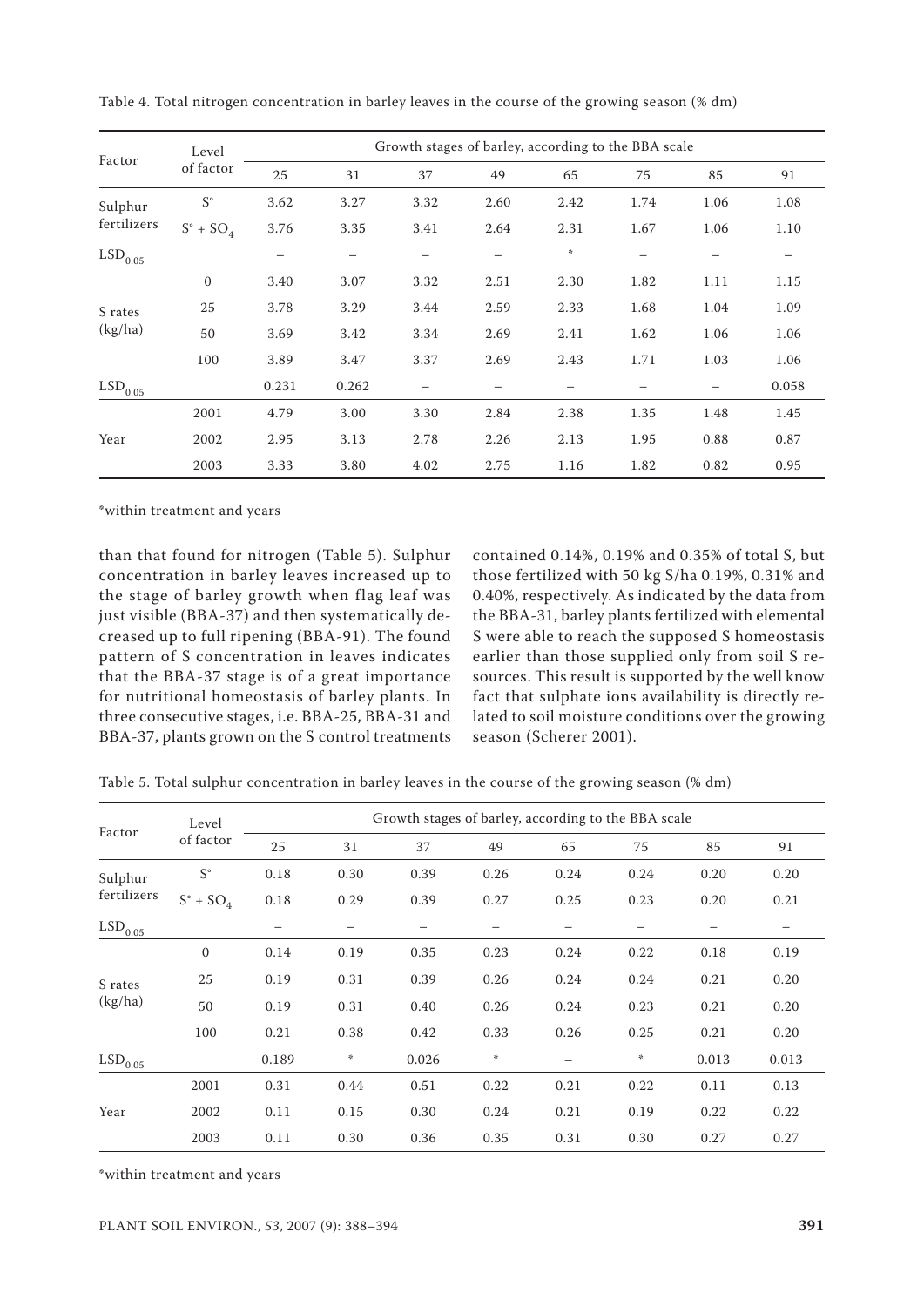

Figure 1. Effect of S fertilization on the pattern of the N:S relationship in leaves of malt barley during the vegetation

The time course of the N:S ratio in leaves was not constant in the consecutive stages of barley growth. During barley vegetation the time dependent N:S courses followed the same general pattern and were described by the quadratic regression model (Figure 1). Based on the consecutive sets of N:S ratios, the growing season of barley growth can be divided into 2 main phases using two line crossing models, irrespective of S rates (detailed data available by the authors). The first part of the developed models, mainly related to the vegetative growth of barley organs (leaves and stems), extended up to the BBA-37 and showed extremely high rates of the N:S ratio decline, which significantly responded to S rates. For plants grown on the S control treatment plot, the N:S ratio decreased from 28 at BBA-25 to 10 at BBA-37. At the same time for plants fertilized with 50 kg S/ha decreased their N:S ratio decreased from 23 to 8. In the second part of the growing season, initiated when first awns were visible (BBA-49) and related to the growth of generative organs (ears), the N:S ratios declined progressively, irrespective on S fertilizer rates, reaching the N:S ratio below 7.0 at maturity.

## **Yield prognosis**

In the present study, malt barley plants responded significantly to the applied S as indicated both by (i) response of basic nutritional characteristics such as N, S, N:S and (ii) total grain yield. In the prognostic procedures for identifying nutrient



Figure 2. The scatter diagram of relative yields of total grain malt barley versus S concentration in barley plants at BBA-31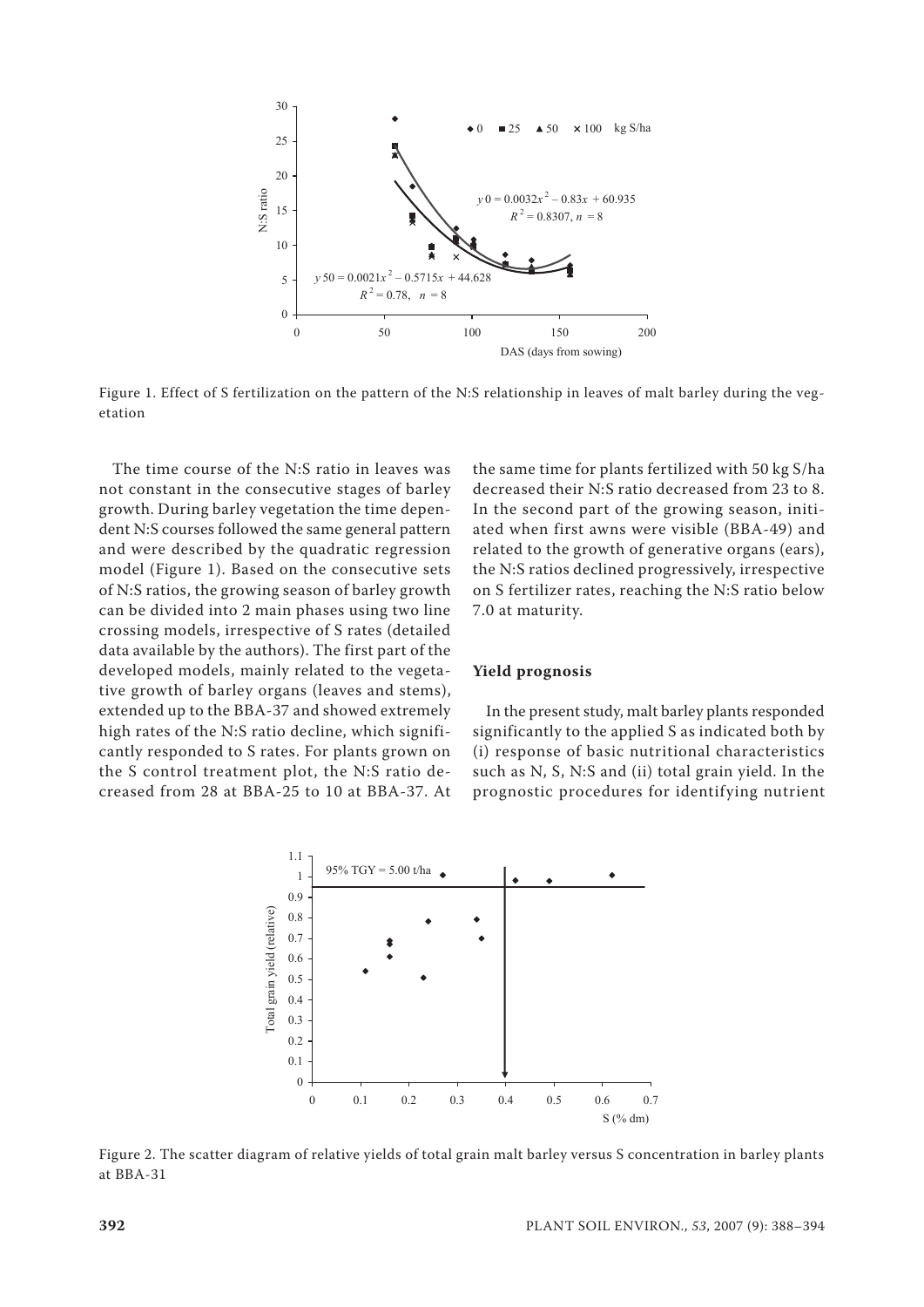

Figure 3. The scatter diagram of relative yields of total grain malt barley versus S concentration in barley plants at BBA-37

deficiencies, leaves are the most frequently used plant organ. The obtained data concerning total S concentrations and N:S ratios are of great value for making reliable prognosis of total malt barley yield. First, the best fit of experimental data to total grain yield was found at two stages of barley growth, i.e. BBA-31 and BBA-37. The first one is of great practical value for farmers in order to take remedial action if it is necessary. Some regression models of almost the same reliability were developed on the basis of S concentrations and N:S ratios:

BBA-31 for S:  $y = 0.95x + 0.47$  for  $n = 11$ and  $R^2 = 0.76$ 

BBA-31 for N:S:  $\gamma = -0.020x + 1.05$  for  $n = 11$ and  $R^2 = 0.73$ 

where: *y* – relative grain yield of barley (100% = 5.28 t/ha, i.e. mean of the  $4<sup>th</sup>$  quartile of yearly yields of all S rate treatments),  $x - S$ , or N:S ratio, % dm for S

These two equations are only the first step of the S nutritional standards evaluation for malt barley. The obtained linear model does not allow calculating the optimum S concentration for forecasting the maximum total grain yield. In the second step of yield evaluation, the Cate-Nelson procedure was applied (Nelson and Anderson 1977) to determine the critical value of S concentration or the N:S ratio. Based on the elaborated scatter diagrams barley plants were found to suffer due to S deficiency, when their leaf S concentration at BBA-31 will be lower than 0.4% (Figure 2). This conclusion was supported by the analytical procedure repeated with stems one stage later, i.e.



Figure 4. The scatter diagram of relative yields of total grain malt barley versus N:S relationships in barley plants at BBA-31